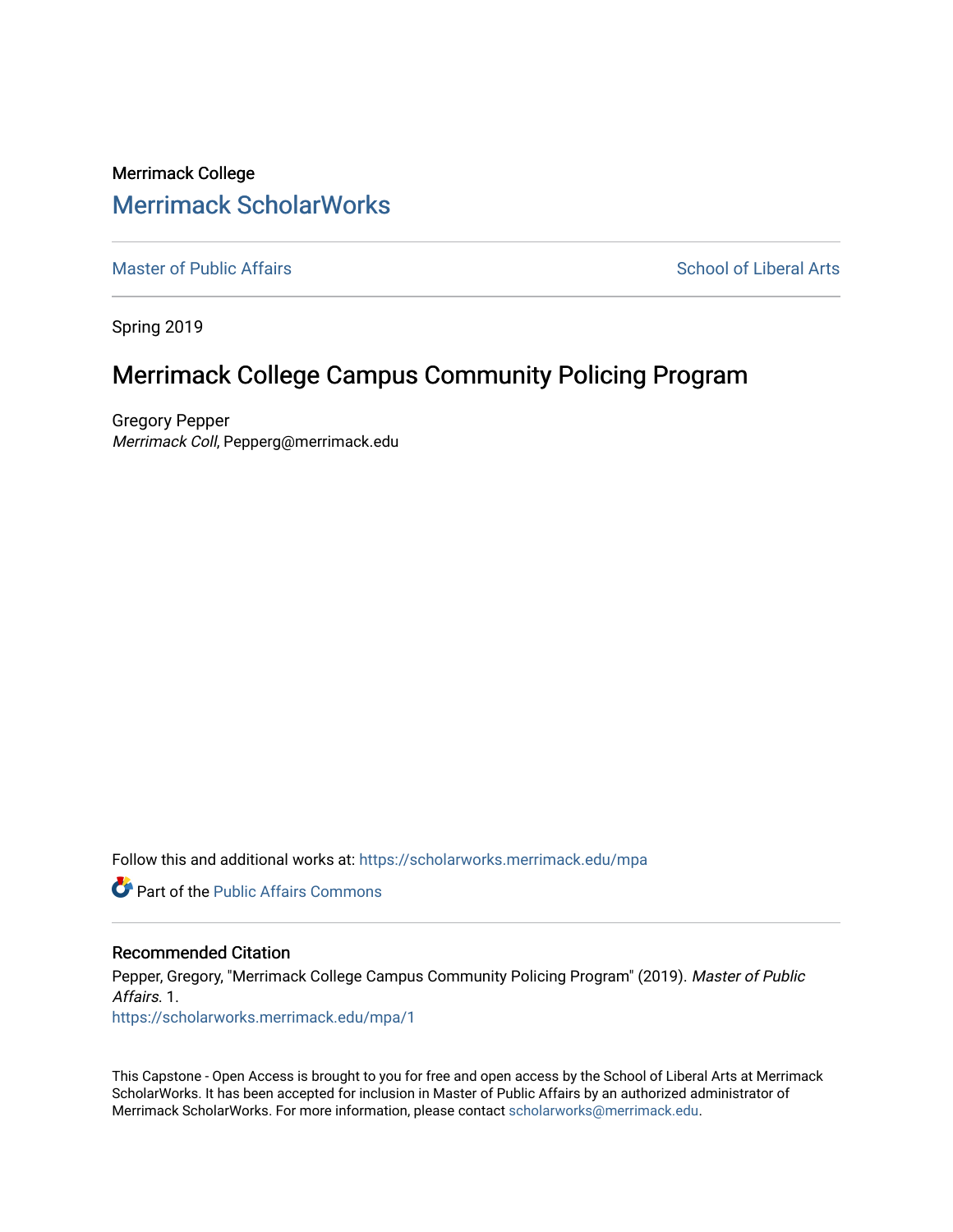# Merrimack College

# Campus Community Policing Program

Gregory Pepper

MPA6400-GA

Capstone Paper

Dr. Michael Stroud.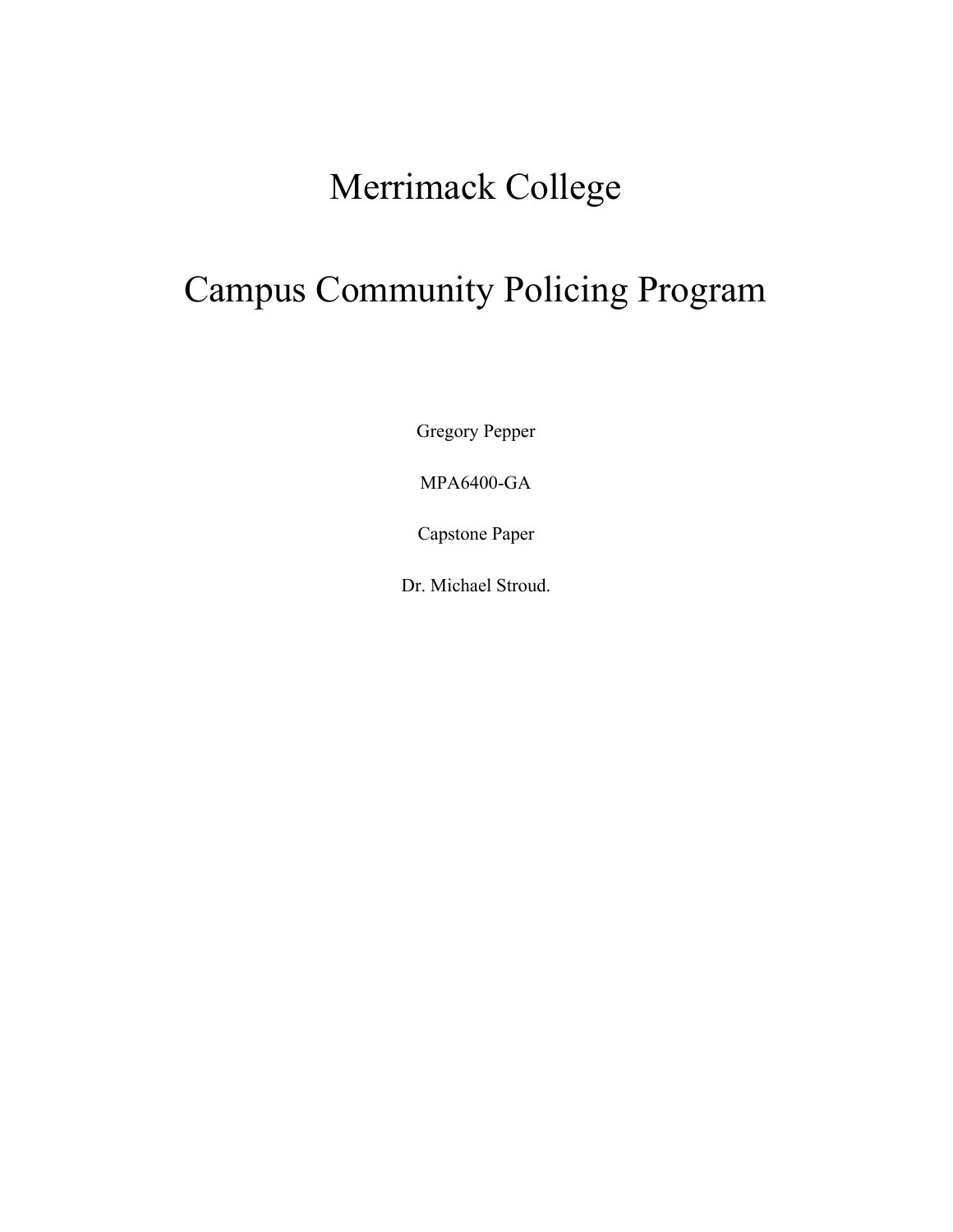### *History and Development of Community Policing*

On September 29, 1929 the first Metropolitan Police Force was formed in London by Sir Robert Peel as the first professional police agency in the world (Community Policing Consortium, 1994, p.2). Peel, who was influenced by the legal and social philosophy on English Philosopher Jeremey Benham, is considered to be the father of today's modern policing. His concept of a police force was based on Bentham's ideas that should be a strong centralized, and politically neutral organization. His conceptualization also encompassed maintaining order, protecting people from crime and being a visible deterrent to criminal activity and disorder. This idea of a professional police force evolved into a paid group of professionals which became accountable to the public.

As the Metropolitan Police became established, it appeared to the public that the police was just another entity of the government which continued to oppress the people. As a way of developing a system of accountability, Peel issued each officer a "warrant card" which was used as a method of identifying an officer, which began to establish accountability within the ranks of officers. The success of officers was not measured in the number of arrests made, rather it was measured in how crime was reduced in the different "beats" of the areas patrolled. Peel developed and publicized what is known today as the Peelian Principles of Policing (Community Policing Consortium, 1994). These were ten principles established for police officers as a guide to practice ethical policing. Of the ten principles established, the one most utilized in today's modern policing, is the principle that "the police is the public and the public is the police" (Community Policing Consortium, 1994, p. 5) This means that the police developed a system of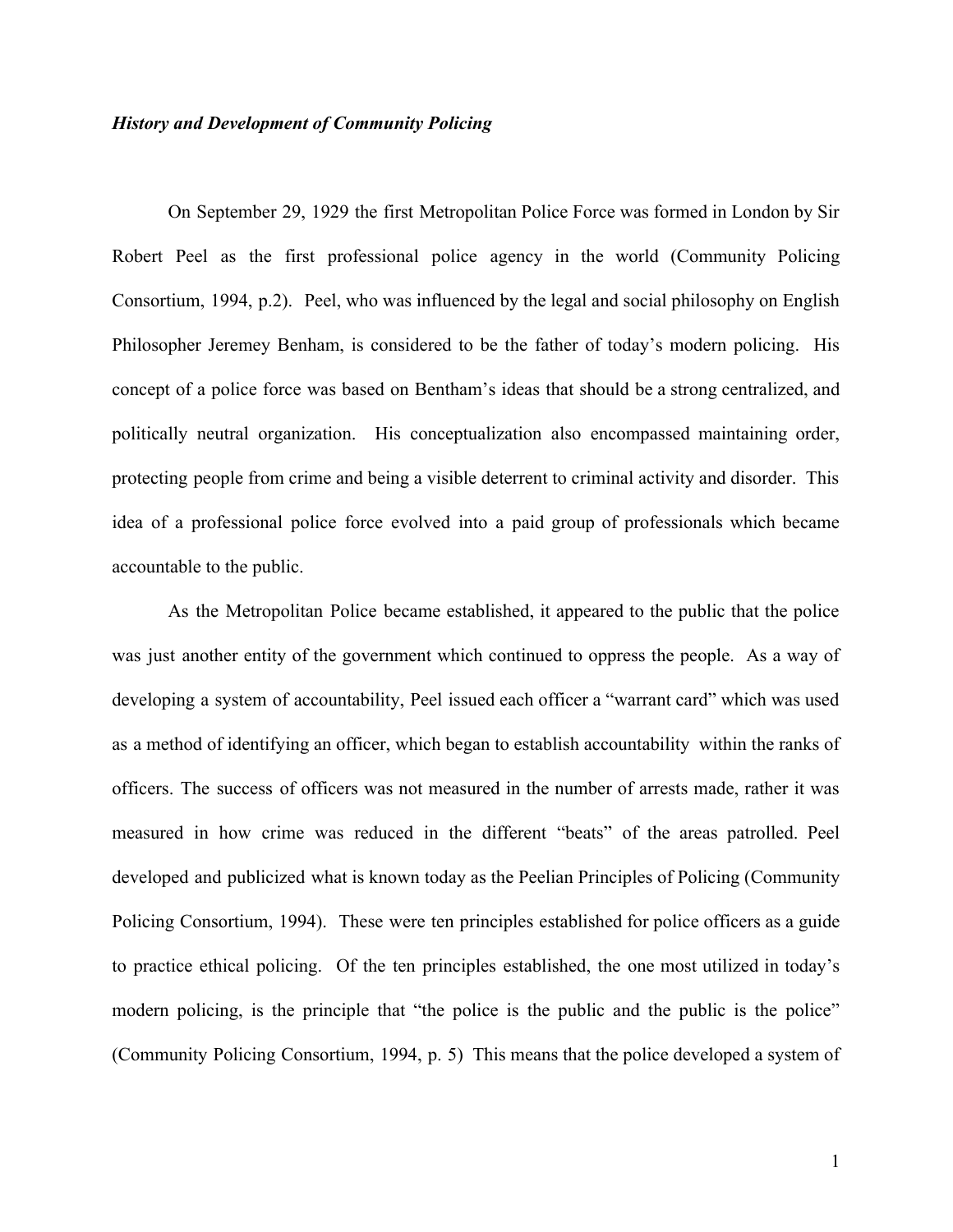checks and balances, along with accountability amongst the public for the services in crime reduction and protecting them from criminal acts, as well as holding the public to be law abiding citizens.

Peel instituted an idea of "beat" policing where officers were assigned to designated areas, and were held responsible for the prevention and suppression of crime in the boundaries of the beat assigned. Peel believed that officers assigned to areas would become known to the public and that the public would be more apt to speak with a familiar face. The officers become trusted by the public, and become familiar in their assigned areas with those who belong in the area, and those who don't, resulting in better detection of criminal activity.

Peel's ideas of policing were successful and served as a model of modern policing for several decades. However, the support for policing declined during the 1960's (Ryan, 2009, p. 1). This was during a period of time where the professionalism of officers declined, due to factors which defined a decade, such as civil rights movements, riots, and the Vietnam War. New officers who were hired were more educated than veteran officers, and in some cases, officers had college degrees. This resulted in a divide in policing between the old and new officers, due to the lack of formal training in police work, no standardized way of conducting investigations, or any general research performed on any type of policing methods. It became evident during this decade the increased frustration by political, and community leaders directed toward the police for losing touch with the community as a reason for such turmoil.

Through the 1970's and 1980's, and into the 1990's, police agencies were searching for ways to regain the trust and approval of the public. They were looking for ways to return to the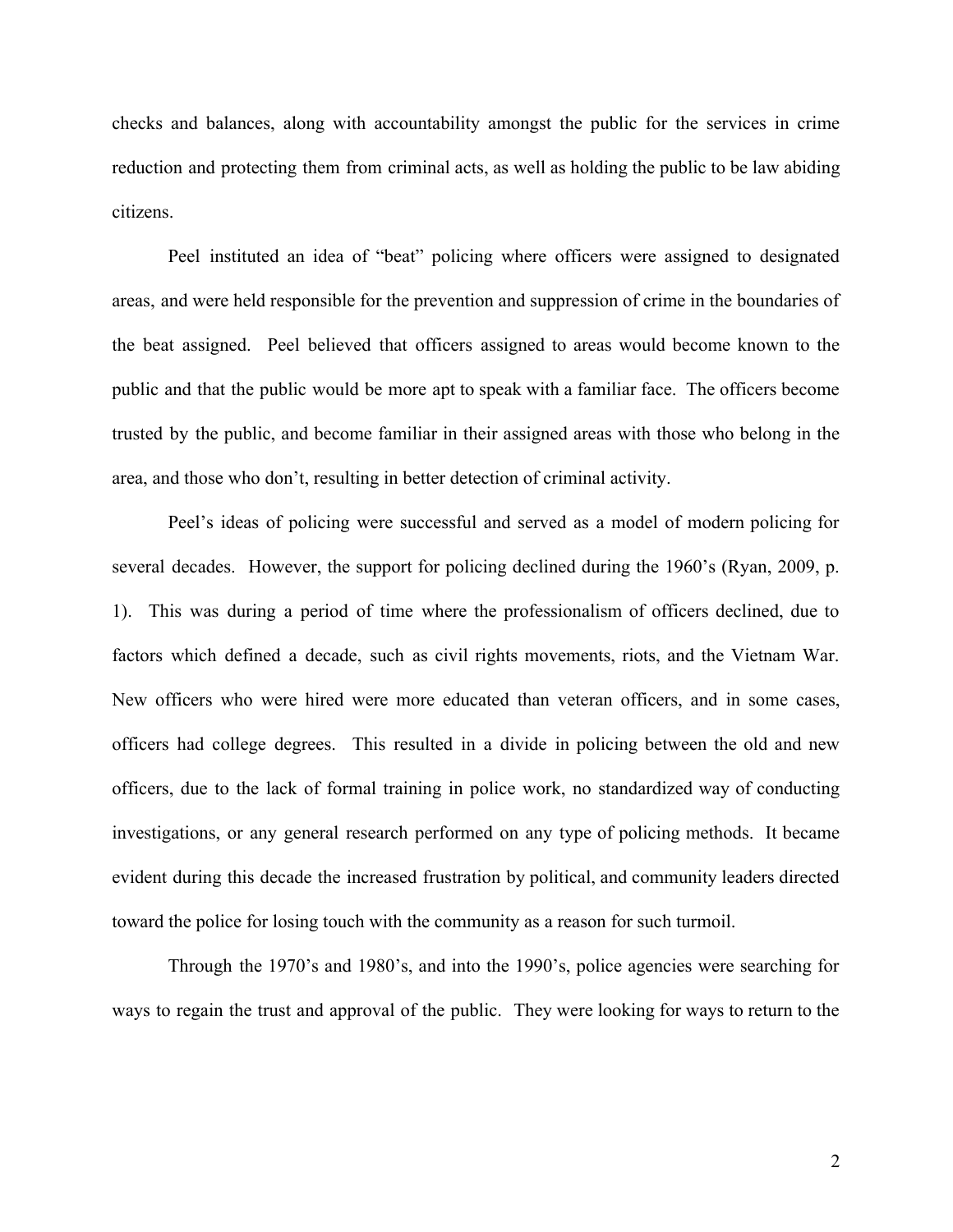Peelian principles of policing to regain the trust and approval of the public, where the officers knew the community and the community knew the officers.

During the 1990's, the bureau of Justice Assistance published a framework for Community Policing. It developed three core components of community policing. The first component was to develop a community partnership, establish trust in the community, and the ability to maintain it. (Community Policing Consortium, 1994). This required law enforcement to develop a way of policing which would exceed standard law enforcement practices. Reverting back to the peelian principles of policing where officers having pride, placing greater effort into developing community relations, and going the extra mile when possible. Most importantly is the trust from the community served, if the trust is damaged, then policing in communities who have little trust in the police becomes difficult.

The second core component is community problem solving. This assumes, that crime and disorder can be reduced in small geographic areas by carefully studying the characteristics of problems in the area, and then applying the appropriate resources. (Plummer 2008). This encapsulates the thought that people make decisions based on what opportunities present themselves. In this instance of community problem solving, the factors which present itself that would cause a person to make a decision leading to criminal activity are reduced, then people will be less likely to make decisions leading to criminal activity.

The implications and flexibility of management and the organizational structure makes up the third component of community policing. Community policing programs typically place high values on the patrol officer. The patrol officers are the pipeline of information between the management and the community. Great responsibility is bestowed upon them to produce results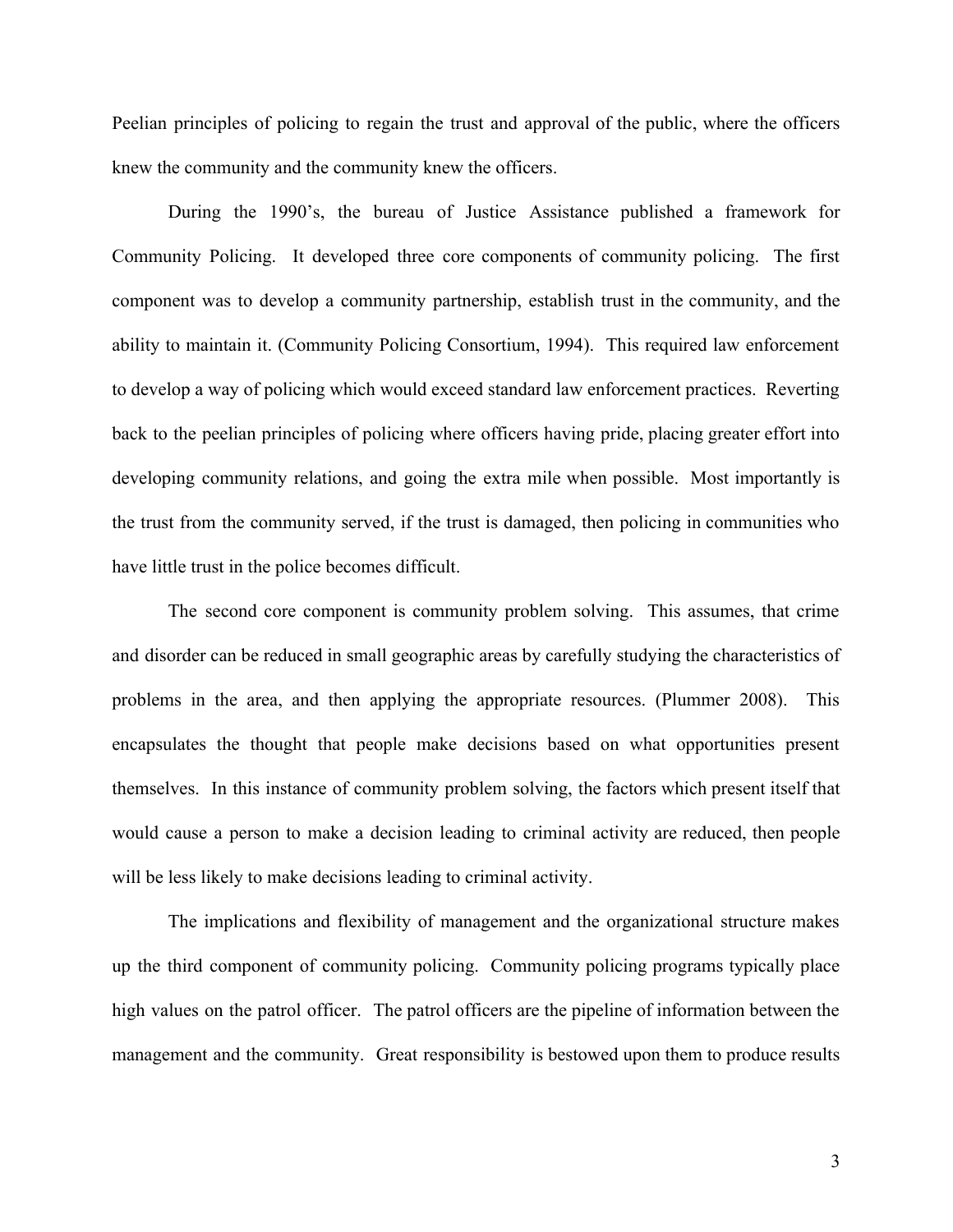on the services delivered to the community. This autonomy given to the officer, allows them to develop an ownership and a sense of pride in the community they are assigned to.

Throughout the 1990's and into the early 2000's the core concepts of community policing remained the same. Police Agencies and Community Oriented Policing Services (COPS) began asking what was measured through community policing? If the reduction of crime was the end goal, then one would need to be cautious of how that can be measured. Measuring community policing is not a simple matter of implementing a given strategy to reduce crime. It involves defining a set of attainable goals for a set given period (Fisher-Stewart, 2007). Community Policing cannot be measured by the amount of arrests made by flooding an area of a community, rather it needs to be measured through how a problem is presented and understood, as well as how the response to the problem is going to result in a reduction of the problem.

During the 2000's police departments began creating mission statements, which incorporated vague goals of agencies. The purpose of a mission statement was to show the community the police were establishing a partnership to solve problems, and reduce crime. In conjunction with mission statements, departments which embraced the community policing concept, also set goals and objectives for their community policing units. These were goals which defined end results, and where the community wants to be. The goals were specific, and typically attainable over a period of time. More importantly they needed to be achievable, such as establishing different community wide programs in order to increase involvement of the community.

During the post-World War 2 era many students enrolled in secondary education through the use of the GI Bill. This is where a melting pot of students existed from the recent high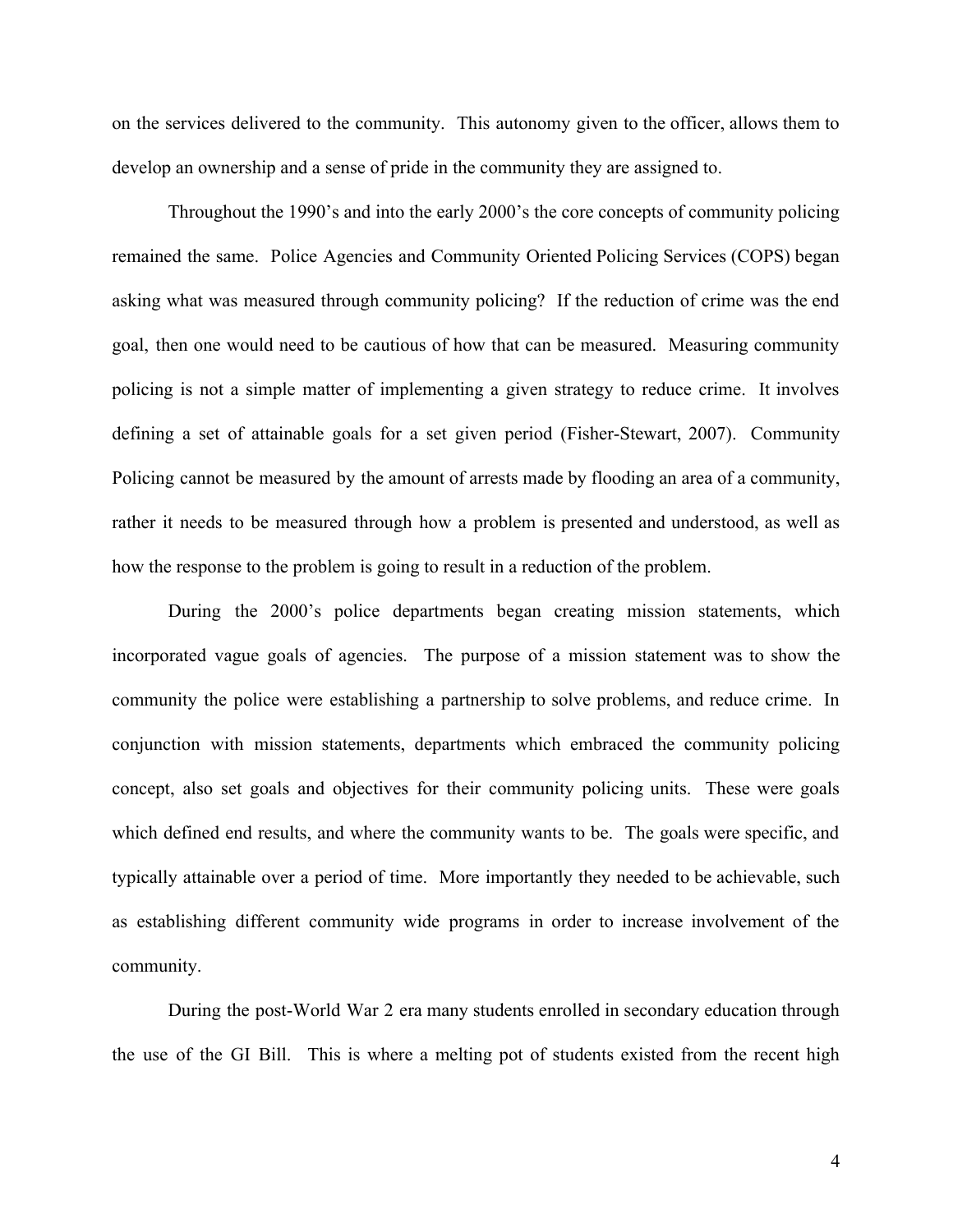school graduate, to the working parent, to the Vietnam Vet returning home from war. During the 50's and 60's tensions ran high throughout college campuses, due to the Vietnam War, and various civil rights movements. This sparked widespread change, where colleges and universities, adapted more of a policing role, rather than a security role. During the 70's and 80's, a trend developed on campuses where administrators viewed crime on campus as campus business, and would be handled within campus. (Ryan 2009). After the Cleary Act was mandated, this required all higher education institutions to report specific crimes which occurred on campuses nationwide for the previous two years. It also requires the institution to publish its policy on alcohol and drugs as well as arrest statistics for the same violations.

## *Modern Community Policing*

There are three types of community policing, which all have various approaches to the reduction of crime. The "traditional" approach is where laws are enforced throughout the community in equal fashion where there is no more attention paid to a particular area than another. Second is the "broken window / zero tolerance theory". Developed in the early 1980's by Sociologists Wilson and Kelling, it became popular during the 1990's by New York City Police Commissioner William Bratton. "The theory suggests that officers enforce more of the less serious crimes such as public intoxication, vandalism, along with other minor offenses to create an atmosphere of lawfulness, leading to the prevention of more serious crimes". (Bluestone 2008). The third approach which is the "community-oriented policing method, the oldest method of the three. The community oriented method, developed by Sir Robert Peel was later defined using a more modern definition by the U.S. Department of Justice in 1994 as a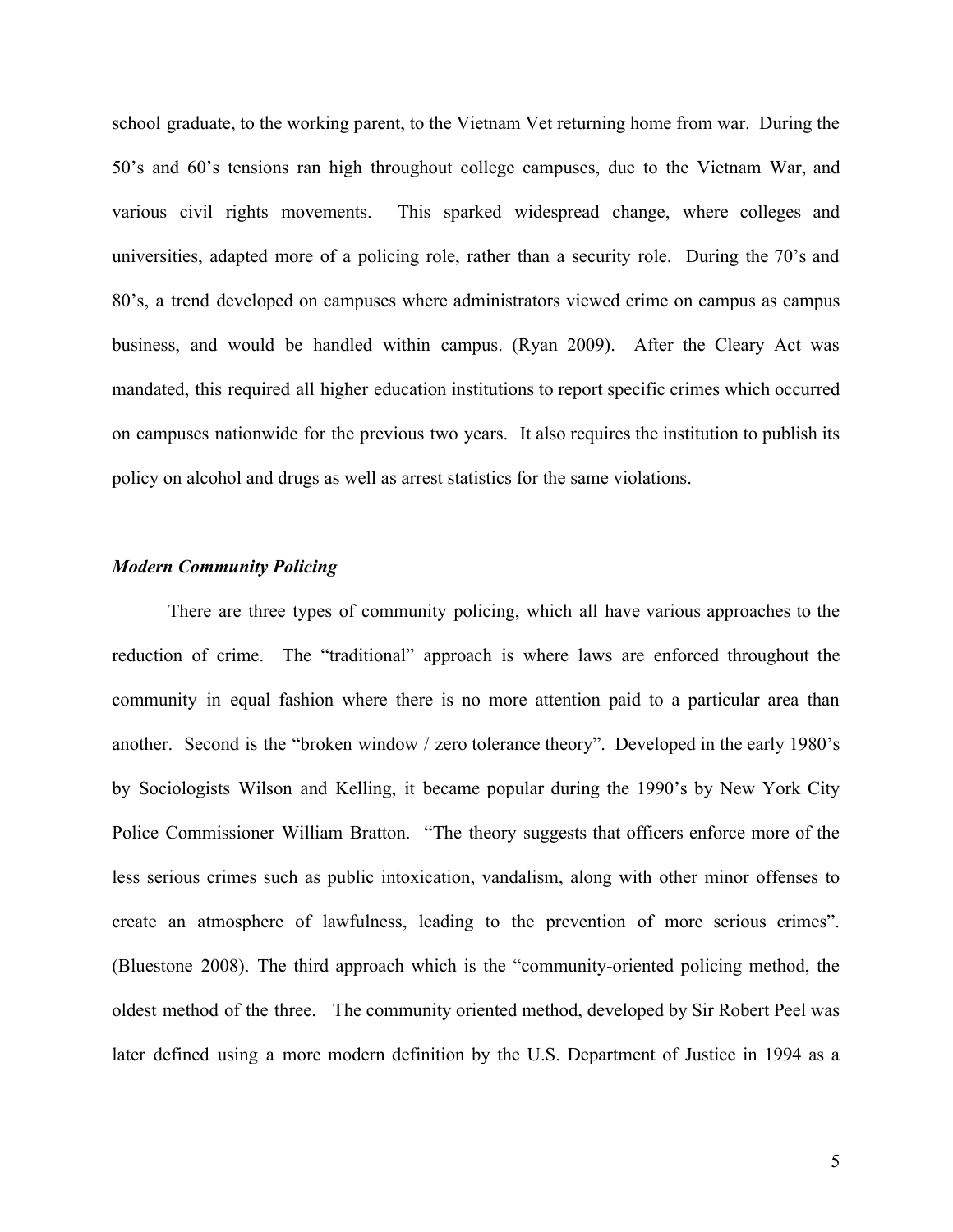"collaboration between police and the community that identifies and solves community problems" (Consortium 1994). This concept defines the police as partners with the community where the community becomes active in problem solving and taking an active role in preserving the safety and quality of life in their neighborhoods. In this concept the patrol officer initiates and takes an active role in the community they patrol, and becomes a pivotal member in the area they are assigned to in the facilitation in problem solving. (Jahangeer 2017). The police and community partnerships that are formed assist in the trust building process.

#### *Literature Review*

Community policing is broken down into different areas of the community which play a vital role in the support building of a community policing program. In order for to develop a successful community policing program, the support begins with the administration of the agency. The role of the administrators is to get the initial program up and functioning, which requires addressing areas which are agreed upon within five specific areas of framework which establish a solid foundation of a community policing program. The police administration also must understand the concept of community policing more so than anyone in the department in order to deliver and present the function of the program to the administration of the institution.. (Trojanowitz 1992). Administrators are tasked with the review of literature which recognizes strategy, and develops the understanding that the community policing concept is both an organizational and philosophical strategy as well. The administration is the key to the success or failure of the program. If the administration "buys into" the concept of the program, then community policing is headed in the right direction for success. It should also be the of the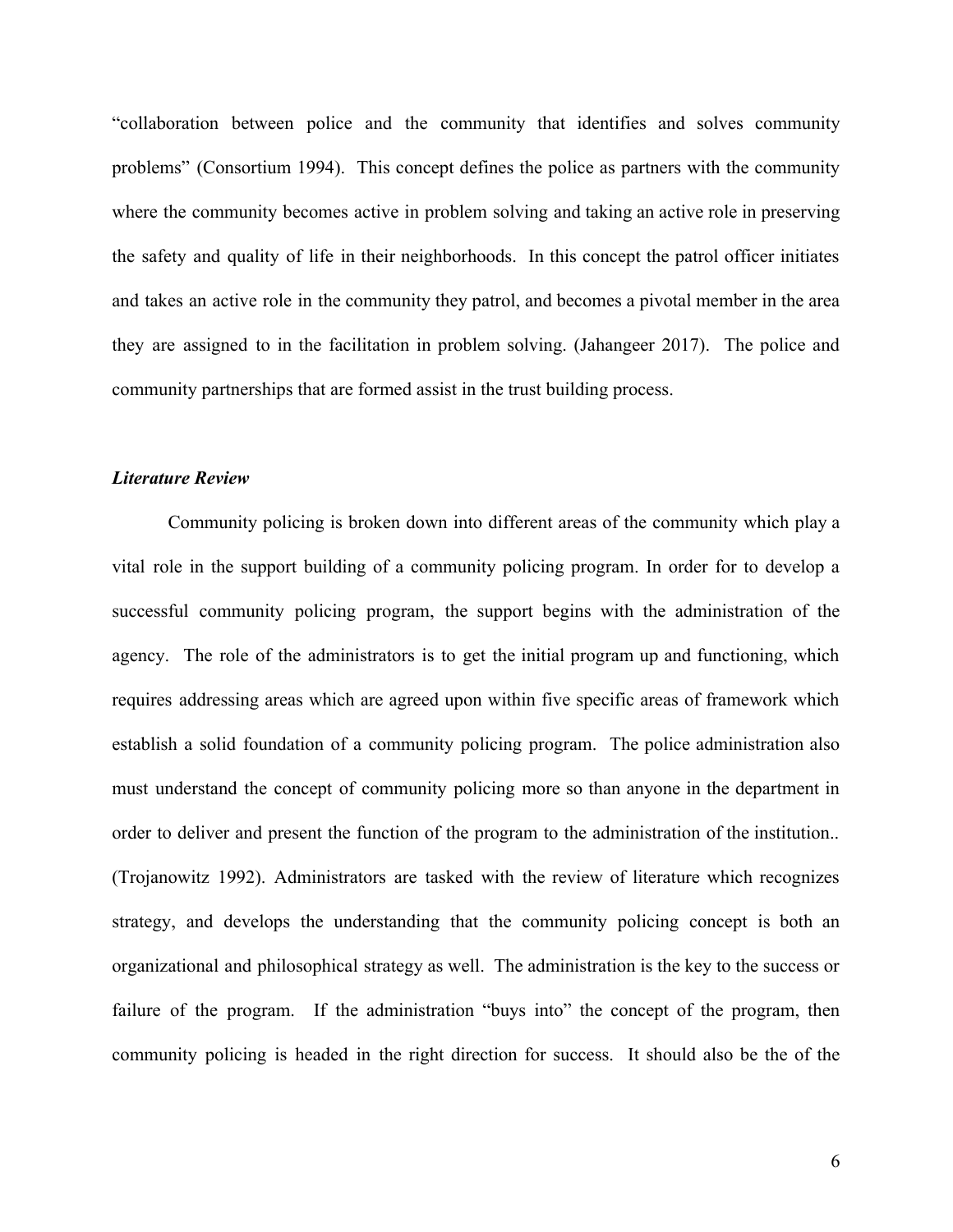understanding not only of the administration, but the department as a whole, that community policing is not a "cure all" for all community problems.

The department as a whole also plays a vital role in the development of community policing. All members of the department should experience inclusion to a degree in the program, especially at the command staff level, the rank and file officers, and civilian personnel. The efforts of community policing requires feedback from all levels of the department, and the realization that successes and failures will happen from time to time, but what is most important is that the department realizes that these successes and failures reflect on the department as a whole.

The remaining four groups are just as vital to the development of a successful program. The development of officers into a community policing program can often be viewed as a form of punishment by some, or a position which is not preferred as others in the department (Bromley 1988). Officers assigned to a beat should not be looked down upon, rather viewed as valuable assets, which will foster the success and effectiveness of the program. The everyday "beat cop" is the one who interacts with the community, acts as the liaison between the community members and can assist in facilitating services for those in the community who are unable to obtain the services on their own.

Support from the citizens of a town or city has tremendous value in the success or failure of a program. When an agency shifts focus to community policing, it can create dramatic change for those in the community who are law abiding. These members of the community live in perhaps the more crime ridden areas of a community, and become the largest supporters of a program, which will assist in the reduction of crime in their area. However, tax payers from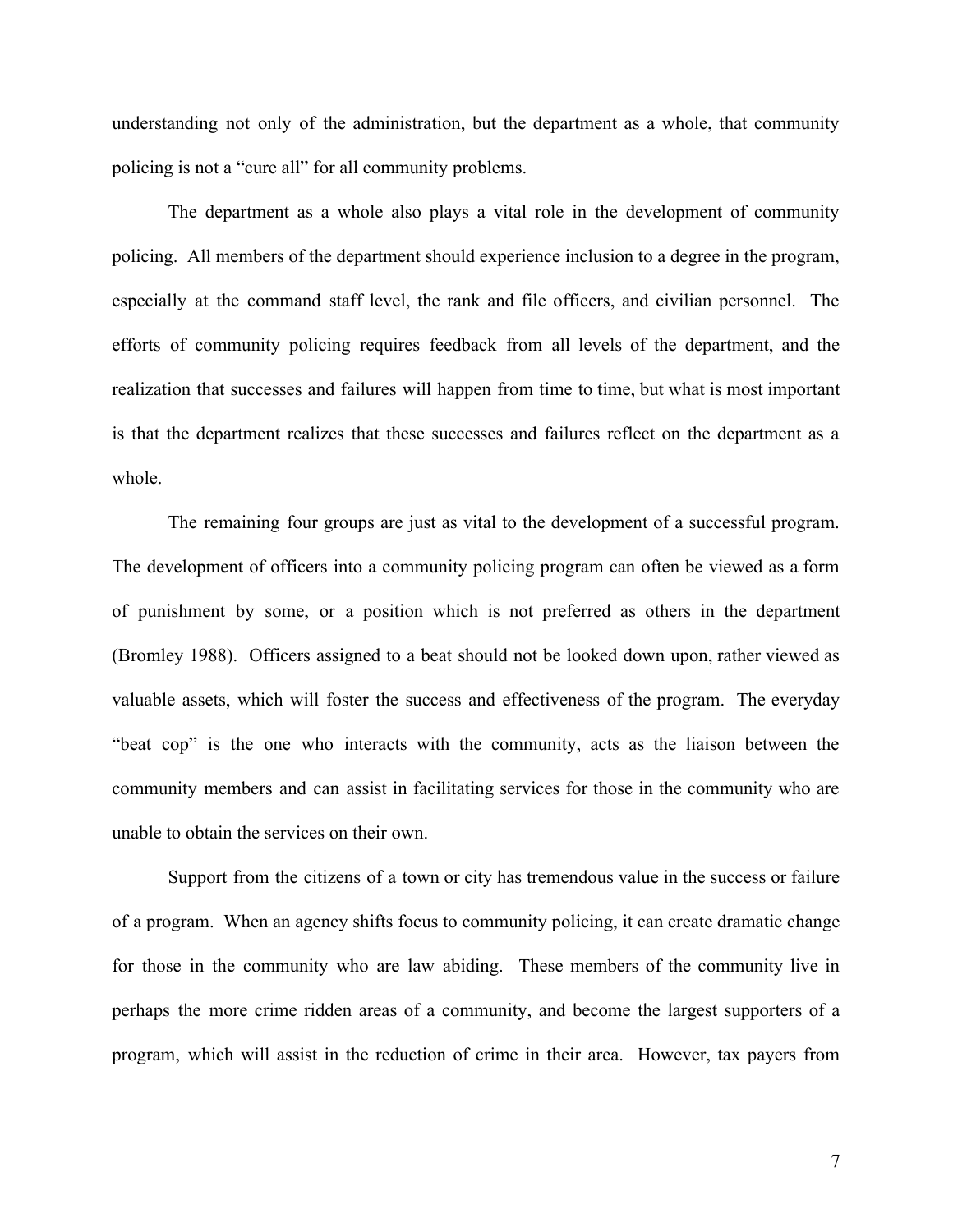other areas of a town or city may develop resentment toward a program, because the amount of resources normally dedicated to their area, could be shifted to an higher crime area, resulting in less coverage and visibility of the police. Business owners could also develop the same sense of resentment toward a program in the same area. If an officer typically spends time in a business district maintaining a visible presence, the likelihood of criminal activity is less likely while the officer is present. However, if that same officer is reassigned to an area of higher criminal activity, then the area normally patrolled in the business district is susceptible to the shift from the heavily patrolled area to the less patrolled area.

Involving elected officials is another key element to the successful development of a program. First, the elected officials, can provide a valuable segway in the development of relations between the police and the community. They can pave the way to develop the trust and acceptance of a program which may be unfamiliar to a neighborhood, or has strained relations with law enforcement. It is paramount that the elected officials are as educated in the program as the administration is, to effectively convey the message of community engagement and partnership to their constituency. A factor which could prove difficult with the involvement of elected officials, is gaining non-partisan support for the program. The concerns of conservative minded officials versus officials who take more of a liberal stance could create roadblocks in how the program should be developed. Law enforcement officials must however be cautious of the line crossed between acting as a police officer and a personal servant to elected officials when performing the duties in neighborhoods. Often the elected officials utilize officers as their personal police officers and circumvent the community policing process and take more of a authoritarian role in the areas of the community they are elected to represent. This translates into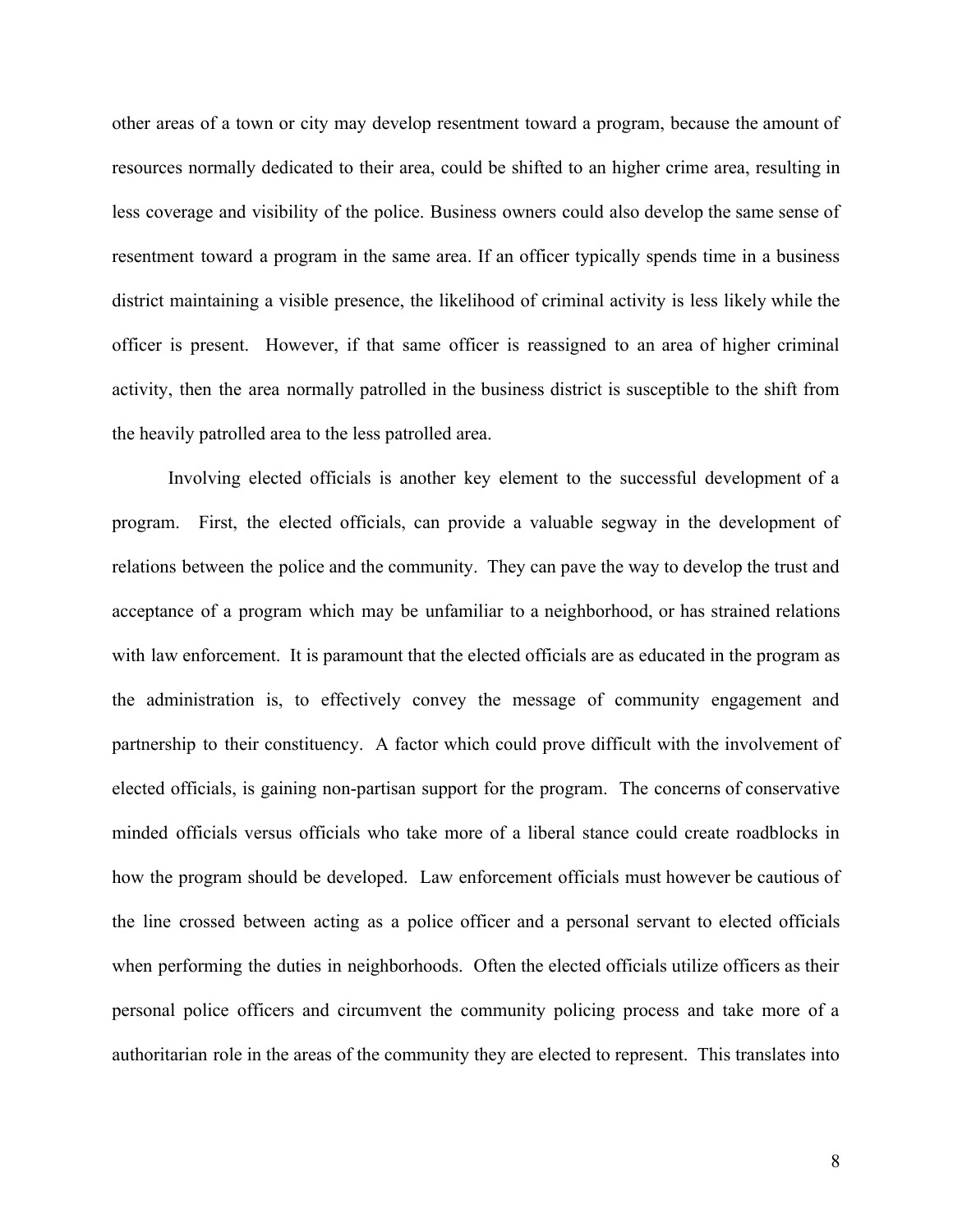the elected officials realizing that the priorities and concerns of the community, must be set by the community and not by the political agendas of the elected officials, and those who do not have a community policing officer assigned to their area for one reason or another should embrace the concept as an improvement to the quality of life it brings to a community.

While there is not much literature available on campus community policing, there are differing perspectives whether community policing would be effective on college campuses. Some campus studies have been conducted on various topics regarding campus community policing, to include the overall satisfaction of campus police departments, the arming of campus police officers, victimizations on campus, and the overall safety of campus. Community policing on college campuses is more about fostering partnerships, and promoting safety on campus within the campus community, along with the continual evaluation of campus safety and education.

The difference between campus policing and municipal policing, is in the campus policing environment, it requires localized control over students through the use of student conduct boards in instances of institution policy violations. It is very important for campus police agencies to develop working relationships with the neighboring community police departments as well (if they have such programs). This can change the image often held by neighboring police agencies that campus police departments are nothing more than security guards. Moreover, developing relations within the community of residents who live close by the campus is also a way of further validating the program as on which is committed to partnering with the community. Colleges and Universities often have populations of small towns, and in some cases with larger institutions they can resemble small cities within themselves.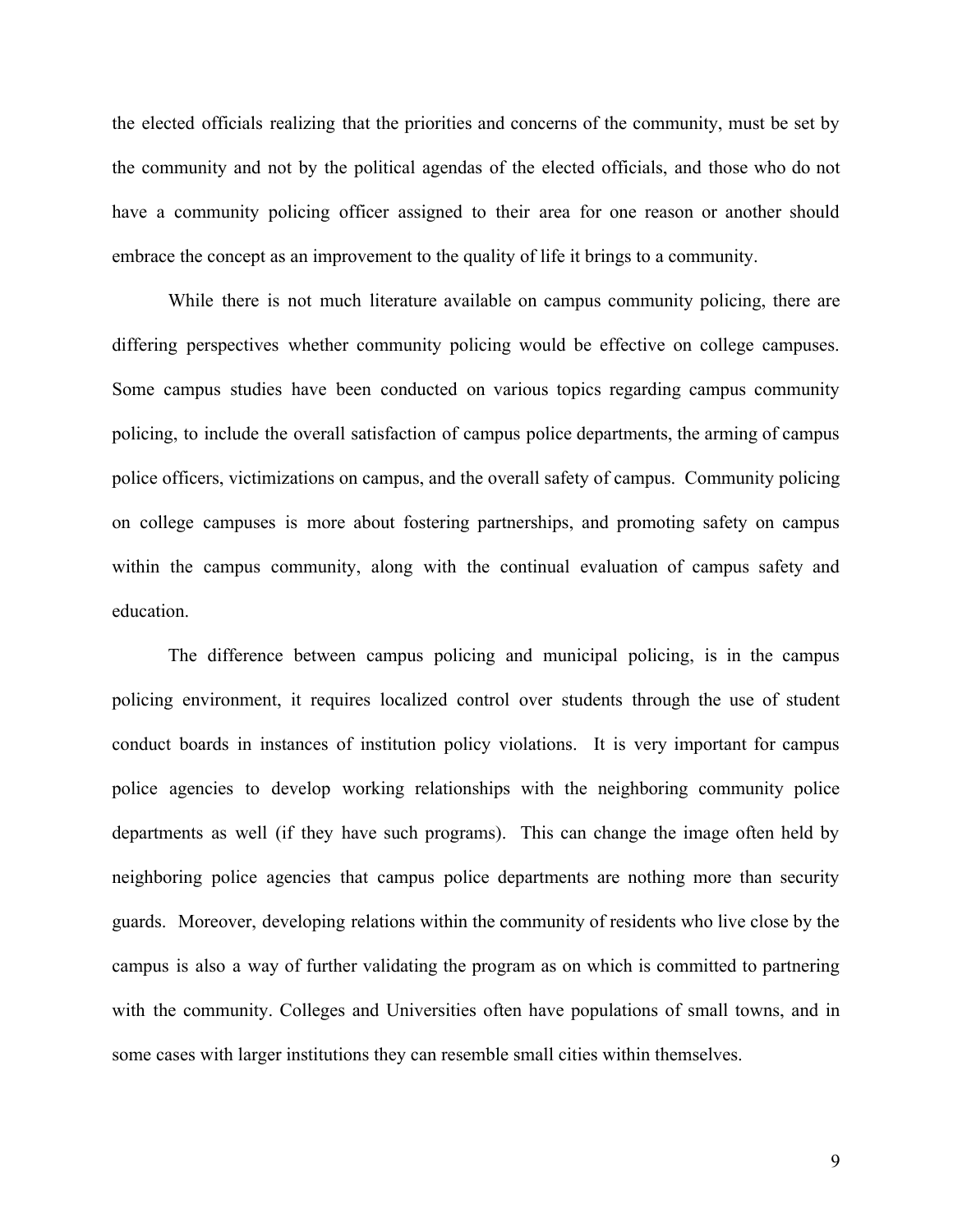A study was conducted on the campus of West Texas A&M University (a population of approximately 6500). In the study a total of 577 students were asked questions in a survey in relation to their educational background, sociodemographic information, questions pertaining to victimization on campus, and questions pertaining to various levels of contact with campus police. The results were, out of the 577 people surveyed, 144 of them (25%) were victims of a rape on campus. Of that 144 surveyed 116 or 81% reported the crime to the campus police. Students who reported contact with campus police totaled 236, most of the students (76%) reported their contact was non-criminal contact. Most of the contact was in the form of conversation with an officer or dispatcher, or assistance with their vehicle. In the same survey, a series of questions were also asked regarding whether the community thought the campus was safe. Overwhelmingly 85% of the responses felt as though the campus was a safe place in relation to other campuses in the area. It also showed 86% of the responses believed that their campus police department cared about the well-being of the student community, and were also comfortable in calling them if the needed assistance (Griffith et al., 2004 p. 154).

A more recent study was conducted by members of the Political Science and Criminal Justice Department at California State University. The purpose of their study was to determine the level of knowledge of the their campus police department, and if they were viewed as "real police" rather than security guards. The survey included staff, faculty, and administrators, through the use of an online survey. In the study, there were a total of 1,484 students who participated in the survey.

Of the 1,484 responses, 1,237 of them were enrolled in the Political Science, or Criminal Justice program. The remaining samples were collected from students who were

10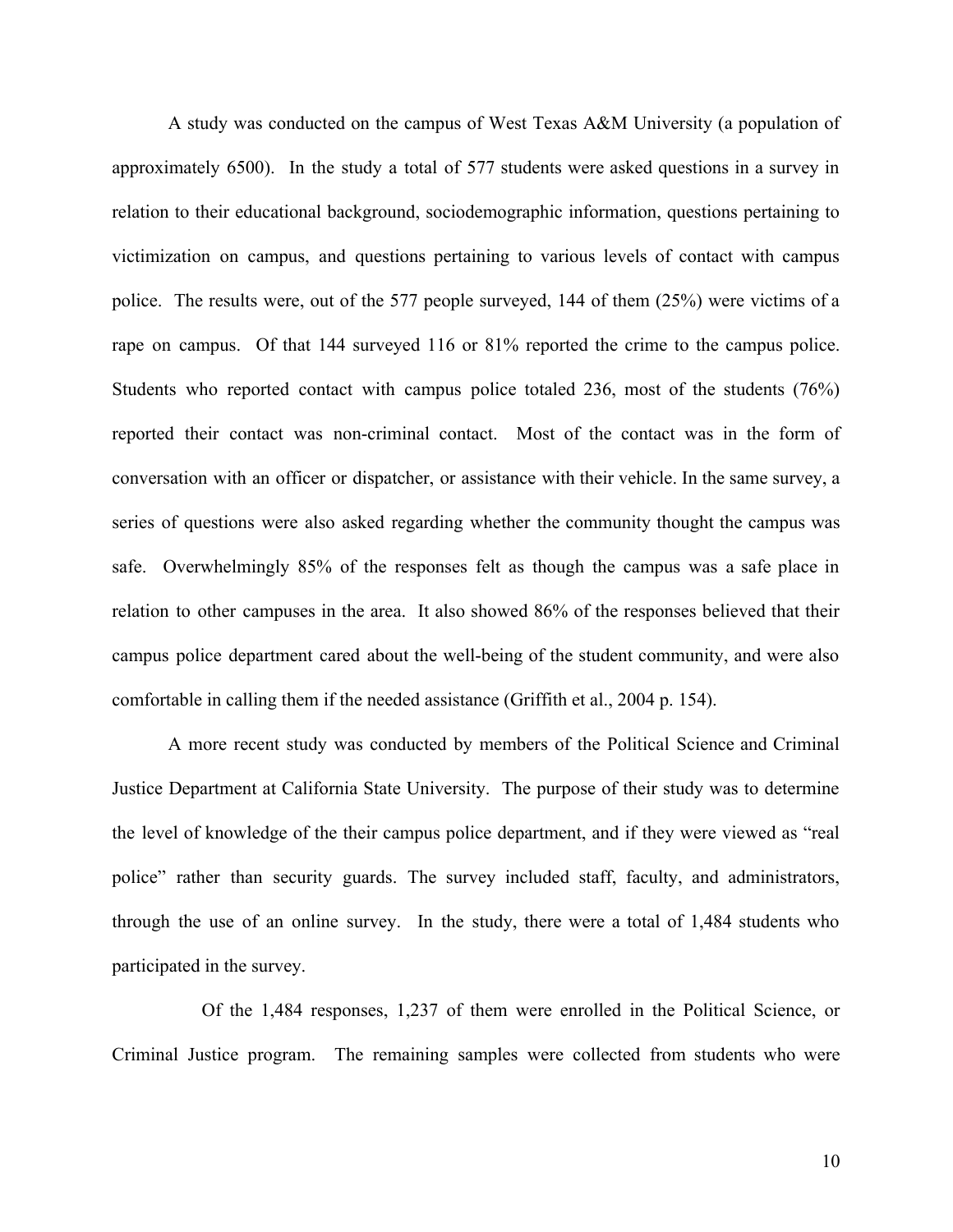enrolled in the three remaining schools on campus. "The first part of the survey conducted, asked for personal background characteristics. The last portion of the the survey consisted of a three-point Likert scale to determine the respondent's perceptions" Questions asked on the survey pertained to the opinion of officers carrying firearms while on duty. It asked questions in relation to the awareness of the level of training officers must satisfy to become academy trained (Patten et al., 2016 p.572)

In their findings it resulted in approximately 80% of the campus community agreed with officers carrying firearms while on duty. The survey also showed that only about a third of those surveyed knew of the daily tasks campus officers perform, and only approximately 25% of those surveyed had any knowledge of the training officers received.

In their conclusion, they summarized in their findings that campus police officers are caught in a transitional phase, where the profession is predominately made up of 18-24 year old middle class white males. Patten et. al. explains that this could fuel the perception behind campus officers as "fake cops". Additionally women were found more likely to want officers armed while on duty over males. This was attributed to a recent attack of a female student off campus, by a non-student. (Patten et al., 2016 p. 574). An interesting note regarding the survey, was that of all the women who responded to the survey, all of them were aware of the roles of the campus police, and their training requirements.

An explanation was provided for the perceived knowledge of campus police, was a program offered on campus called "Freshman Safe Start". This program was designed to acclimate freshmen to campus safety concerns, and various crimes they could encounter as a student on campus. The education of topics was such, but not limited to: hate crimes, sexual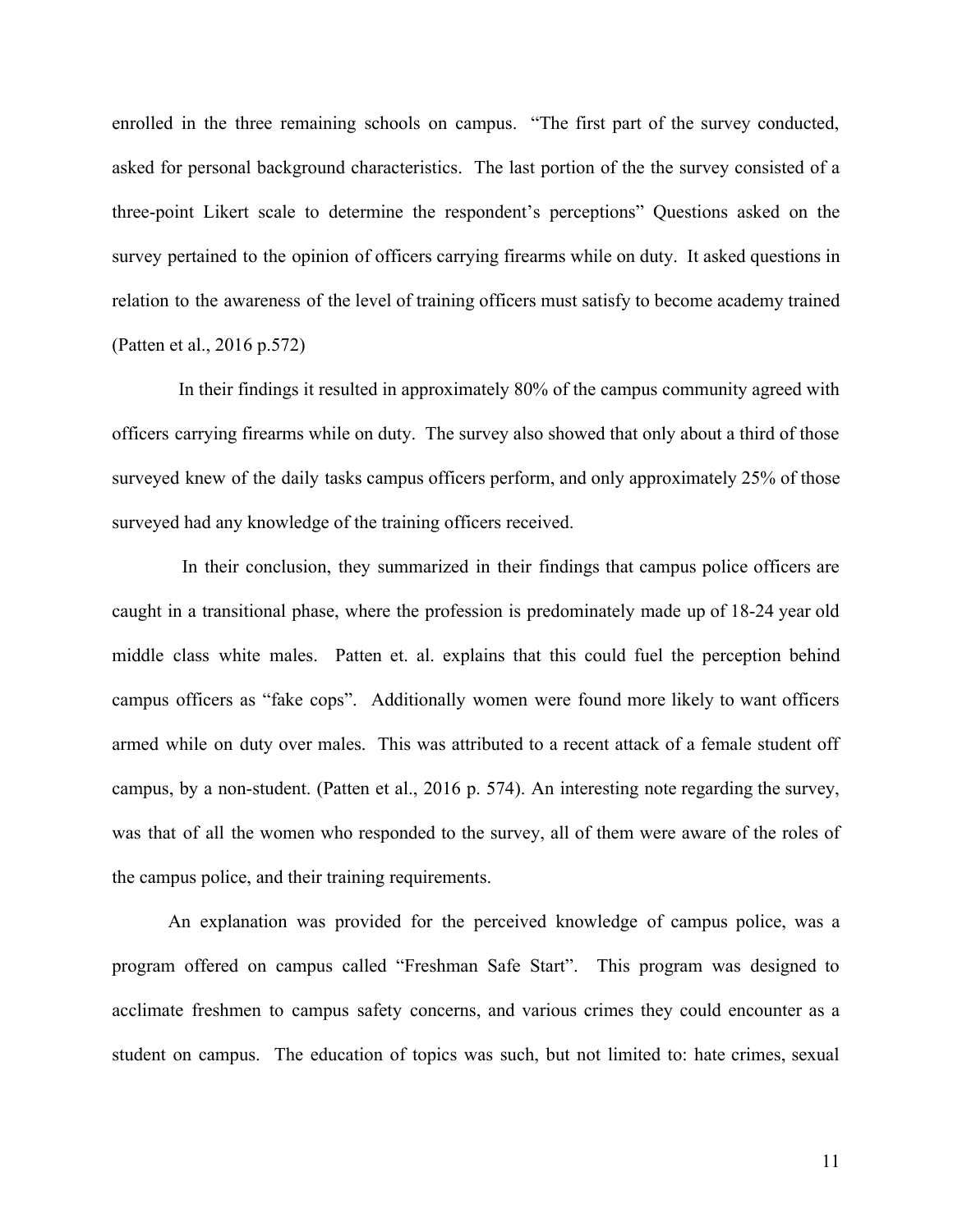assault, and theft. The training was organized where females and males were separated, and the respective groups were program was instructed by the corresponding sexes to the group.

They summarize the reasoning behind the "fake cop" stigma, is the lack of communication between campus police agencies, and the campus community they serve. A solution suggestion to the communication gap, is for officers to begin interacting more with the community, by implementing foot patrols when feasible, and encouraging more engagement with the campus community. Another suggestion would be for campus police departments to offer an informal session to incoming freshman to introduce the agency to the class, and cover what services are offered through the department and resources available to them. This could pair well with the required title IX training on all college and university campuses.

These studies show that community policing has become more important on college campuses nationwide. Institutions are taking a more vested interest in providing officers academy training. Officers are tasked upon graduation from a formal academy in integrating themselves into the campus community. This can prove to be a difficult task, where officers are more lenient with minor misdemeanor offenses, and offer different methods of accountability rather than the local court system. It also requires them to work much more closely in the campus community than they would otherwise in a municipal law enforcement agency.

Over the years police departments have absorbed many of the responsibilities of various community agencies. Having the backing of community groups, as well as neighboring agencies, allows law enforcement to be evaluated of the strengths and weaknesses of neighborhoods, and also allows the participation on the development of solutions for the problem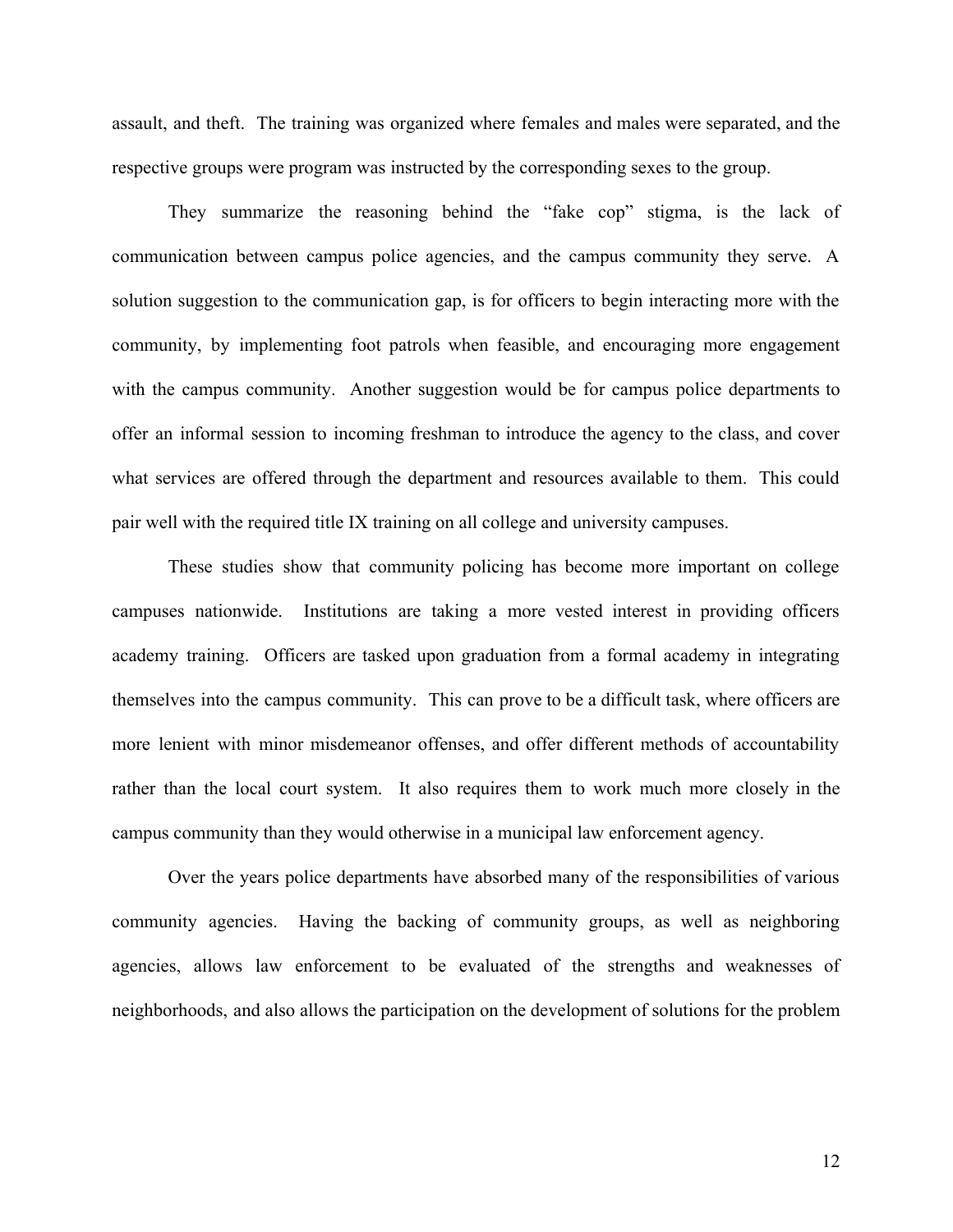areas of neighborhoods, which allows the participation in the development of solutions for neighborhoods with high crime rates (Johnson 1999).

Police officers are not nine to five employees, while most community agencies are. It would be beneficial for the community to have varying hours for the community to utilize. A simple alteration of hours of a service provided by the community, could significantly reduce the amount of calls for service to the department. A good way to alleviate the decentralization of police officers in a community would be to develop a center which could centrally house various agencies and services making them easily accessible for the community to utilize, and also could create a more centralized personal focal point of a neighborhood.

Police departments notoriously see the media as the enemy, in some cases the media will only report on the more controversial actions of police officers, however in the case where a community police program is developed, the media can be used as an asset. Holding press conferences, inviting the media to shadow community policing officers in the course of their duties, and recognize officers when they perform their duties above and beyond what is asked of them can be instrumental in changing the tense climate between communities and law enforcement (Johnson 1999).

Community policing programs in law enforcement agencies are resurging and becoming as popular as they were in the 1990's as a way to re-establish the relationship between police and community. College campuses have also seen a rise not only in community policing, but as recognized police departments as well. Research on campus policing, especially with regard to community policing programs on college campuses is rare. There is not much research conducted with regard to campus policing. The information is also minimal, due to campus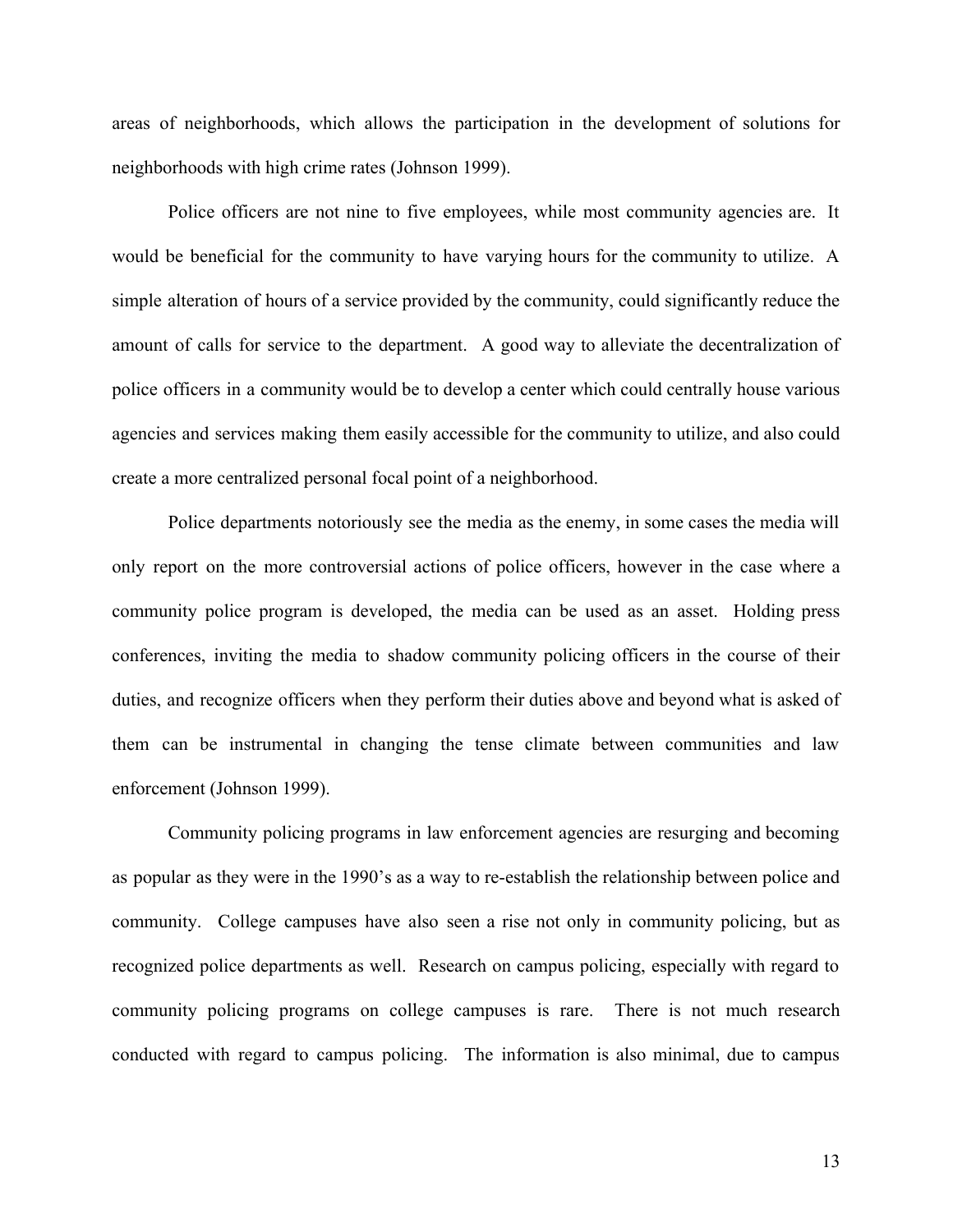policing as police officers being a relatively new concept. However, campus policing dates back to 1894 when Yale University established the first campus police department. Although the research is limited in this area, the principles of community policing can be certainly be applied to campus police departments.

#### *The development of a Community Police program at Merrimack college.*

Merrimack College is a private Augustinian College located in North Andover, Massachusetts. Its enrollment is approximately 3700 undergraduates, and 600 graduate students. Merrimack college would benefit in developing a community policing unit. The development of a community policing unit would require the effort of the entire agency, by having specific individuals of the department act as liaisons between the department and the campus community. Examples of partnerships, specific to Merrimack College, would be choosing officers to take on the role of a community policing officer, as well as a supervisor to oversee the unit. The duties involved would require interaction with the campus community. An example would be to have officers adopt a residence hall, and familiarize themselves with the residence life staff, as well as students. This allows the residence life staff the ability to develop a partnership with the department, and validates their existence in enforcing policies of the school. This partnership also creates a direct link between the department, residence life, and students. The development of partnerships with other campus groups, should not be limited to residence life, but should include health services, student involvement, and honors, and scholars programs. The model that Merrimack College could follow in its community policing unit is tailored from original models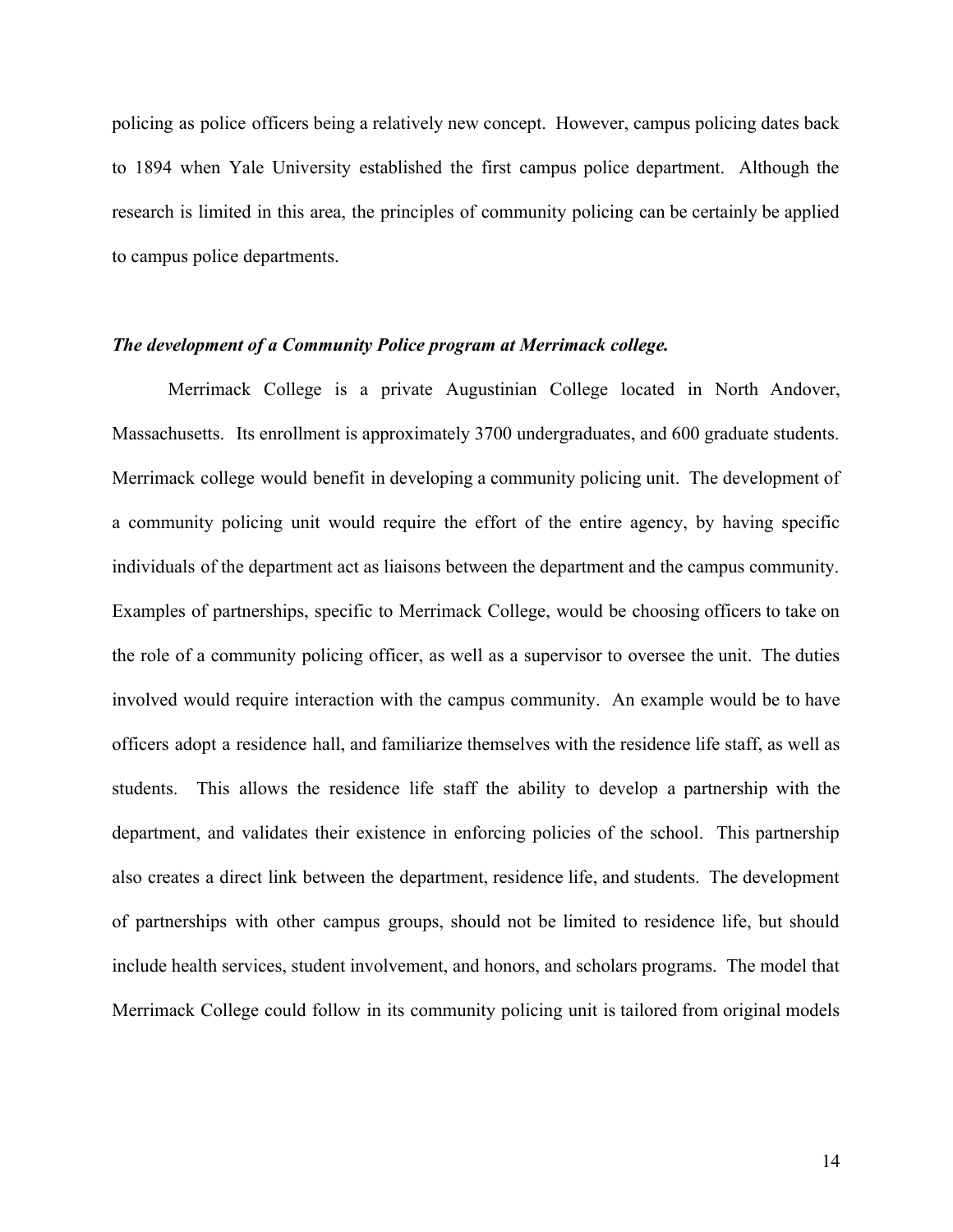established in more modern policing in the early 1990's. The tailoring a program specific for Merrimack College could be challenging, yet rewarding for the students and college overall.

A question prospective students, newly accepted students, and parents of both, often ask is whether the campus is safe. Many students consider campus safety as part of their selection process when they are choosing a college. Students seek to have a feeling of safety on their campuses. A way to continually develop the feelings of safety on campus would be to establish a community policing unit here at Merrimack College.

The foundation of a community policing program should consist of a mission statement, and what does the department wish to achieve in its endeavor. The mission statement I would propose would state: *The Merrimack College Police Department's community policing services strives to embrace the mission of Merrimack College of enlightening minds, engaging hearts, and empowering lives, through partnerships between faculty, staff and students in order to create and insure a safe environment for all.*

The development of the program would have multiple partnerships, with its primary partner in the Office of Residence Life, as well as the Office of Community Standards. The partnership with Residence Life would consist of bi-weekly meetings with residence directors. The subject matter on the meetings would vary, however the focus of the meetings would be addressing any concerns or potential issues between students, campus groups, and/or general safety concerns of questions to be answered. It could also be designated to address any anonymous complaints from students regarding potential school policy violations and/or crimes.

The partnership with the office of Community Standards, which the department currently works with, would not vary much from its current arrangement. The current process used

15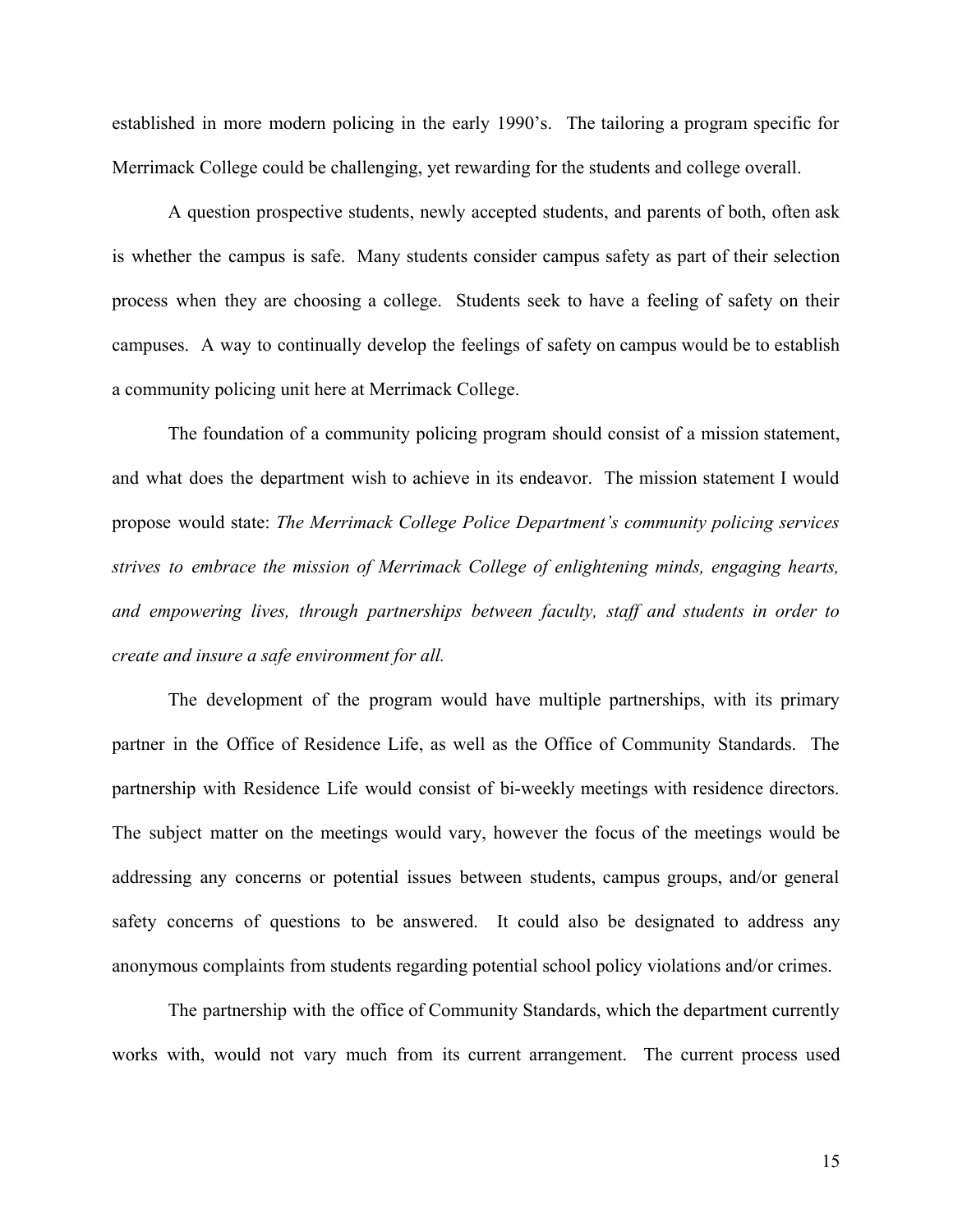between departments is such; where s student is written up by a staff member of residence life, or is facing any type of disciplinary issue, receive a hearing in front of a panel of their peers. Typically there are 3-5 students on the panels, as well as a faculty member, who also participates. The case is presented by the designee of the Chief of Police, and the accused student has the opportunity to ask questions pertaining to the incident. Once the accused has presented his side of the case, the Chief's designee has the opportunity to ask any questions. The panel then has the opportunity to also ask any questions of either the student or the presenter of the case. If there are any issues which need clarification, the representative from community standards also has the opportunity to ask questions of both parties involved.

Aside from the administrative side of campus, the students are a significant part of the population, therefore it would only be appropriate to include a voice and suggestions from the Student Government Association (SGA). This is the group where students can have a voice as to what transpires through feedback. The group consists of elected officials all of whom are students. The group meets weekly and are the liaison between the students and school administration. It is imperative that the police department has a functioning relationship with SGA, because it adds another layer of integration of the police into the campus community.

In order for to evaluate and sustain a community policing on the Merrimack College campus, it is vital that visibility is maintained by the community. Often times officers will drive around campus with the windows up in their cruiser, creating a barrier between them and the campus community. A way in which to increase visibility, is through the implementation through programs which involves the students directly. Programs which tend to be effective in interactions with the campus community are coffee with a cop, breakfast lunch or dinner with a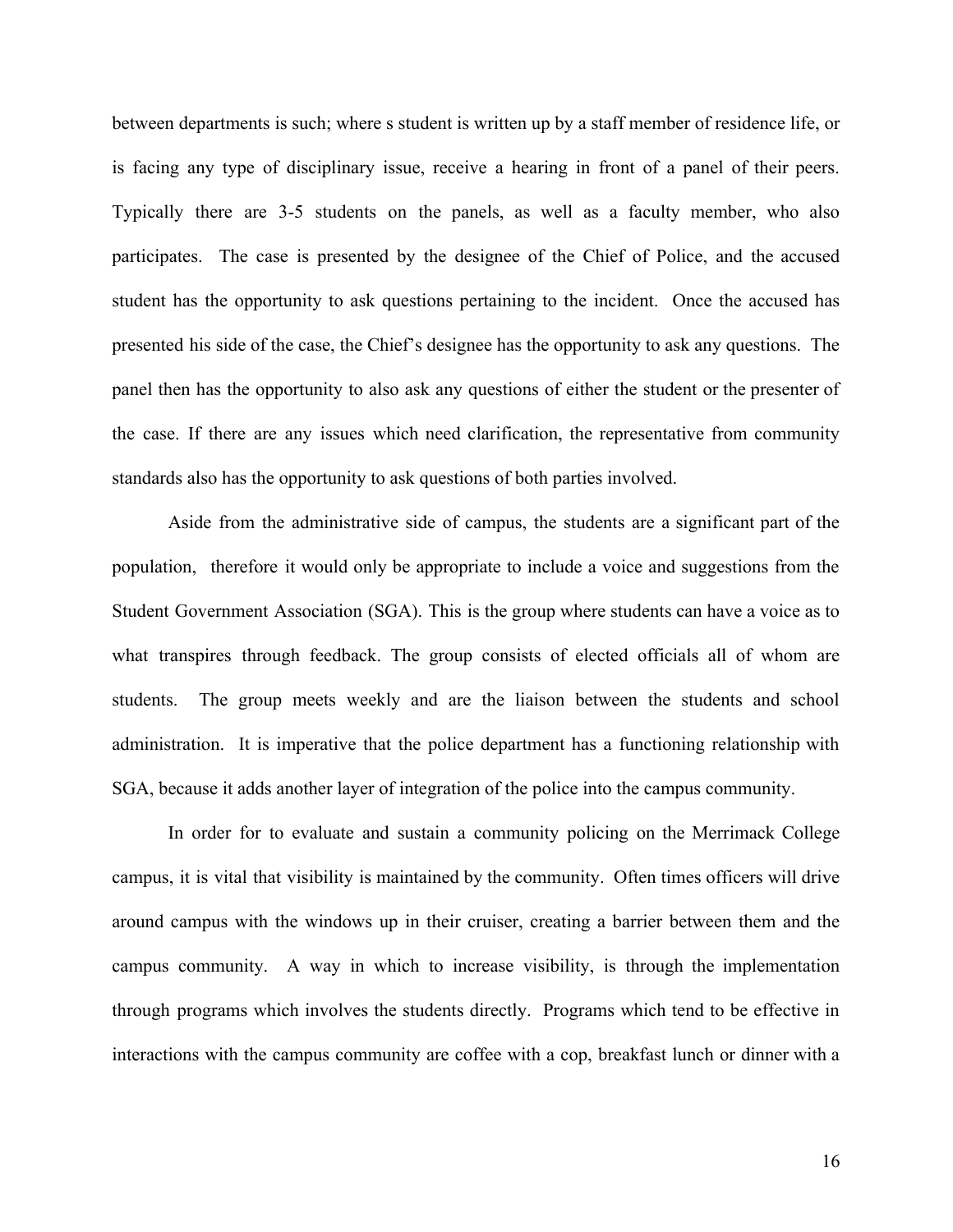cop, and/or foot patrols in high traffic areas of campus. Often times simple programs such as these tend to remove the stigma associated with officers that they are not approachable. Programs such as these can certainly enhance the relations between the campus community and police. Once again as Sir Robert Peel quoted "The police is the public, and the public is the police. (Community Policing Consortium, 1994 p.5) is especially fitting for the campus environment. Creating different avenues of student involvement allows the students to develop a sense of ownership just as the police would in the assignments of the residence halls.

To continue the cultivation of a community policing unit, here at Merrimack College, we could institute a a student campus security unit. This particular groups would not have any police authority, however they would be tasked with securing buildings, student safety escorts, as well as frequent checks of the the campus emergency phone system, located throughout campus. The position would be primarily a foot patrol, however in adverse weather conditions, a small golf cart type of vehicle could be used.

The idea of a community policing unit here at Merrimack College would receive tremendous support from the College Administration. The support would add an additional layer to marketing the institution to prospective students as a safe campus, with a highly visible and involved police department with the community. The way to develop the support needed to continually move the unit forward and grow, would to conduct a selection process which spells out the duties within the unit. The goal is to select officers who are somewhat like minded and have similar values, in that they take a vested interest in the campus community to insure the safety, security and well being of our community, while enforcing college policy in an unbiased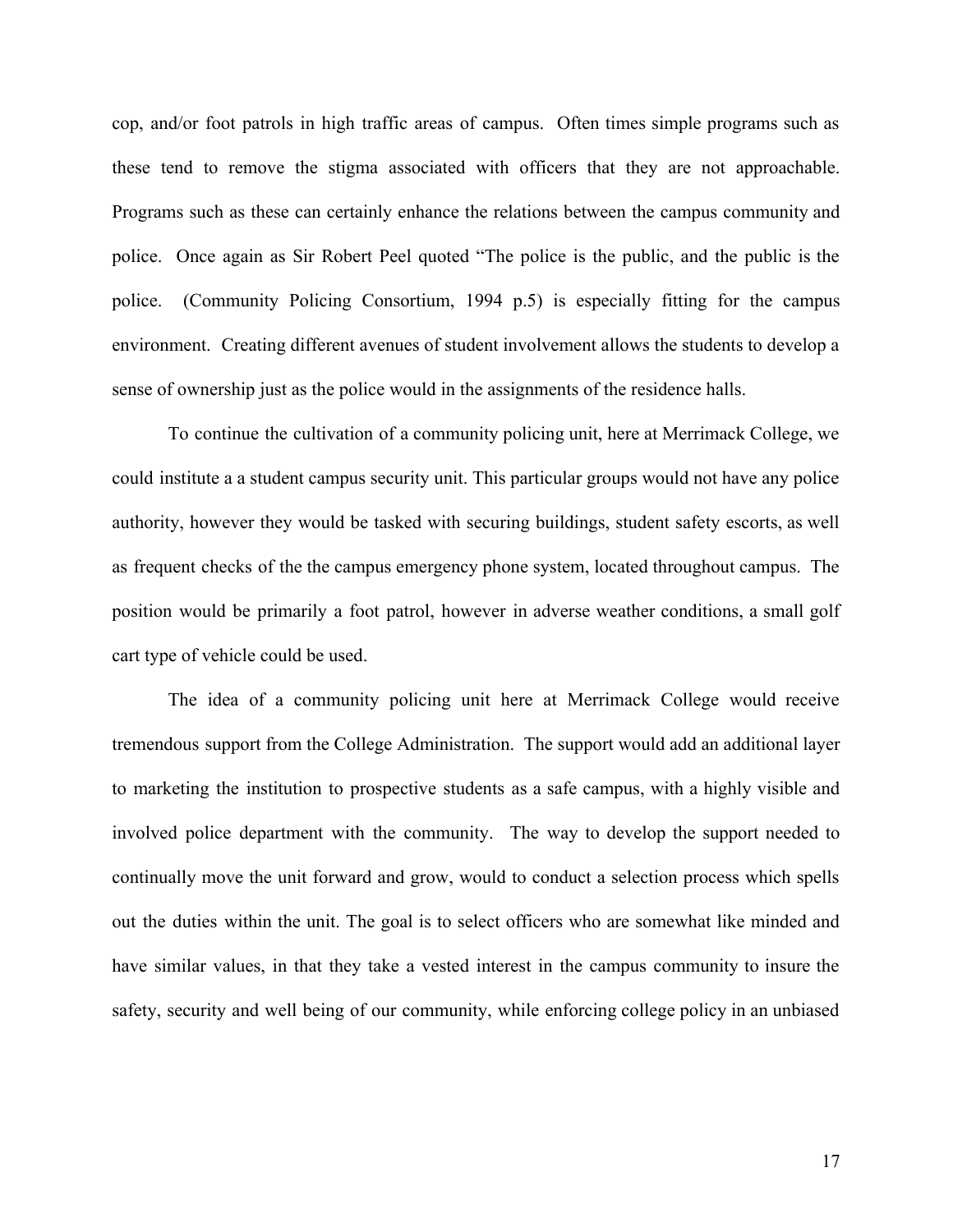fair manner. The communication between all groups involved is paramount to develop a constant evaluation process of the program, by soliciting feedback in the form of student surveys.

## *Survey and Analysis*

A developed quantitative survey was sent to students in an email form. The purpose is to measure the level of current satisfaction the campus community has in the services provided by the police department. It also measured whether the campus community would feel safer if a community police unit were established. This short 25 question online survey hopefully will measure the feelings of a safer campus with a community policing unit, and also provide valuable feedback in evaluating the police department in its current state, and determine if any changes are to be made to provide better efficient service to the community.

#### *Results*

In the survey which was sent out. I received 93 responses. Out of those 93 responses, over 95 percent of the responses indicated that students generally feel safe on campus as well as their residence halls. The majority of the community did not generally know the tasks performed by the MCPD. Most of the responses when asked to identify tasks performed by MCPD were regarding parking enforcement and breaking up parties. The community, by a large majority knew that MCPD are sworn police officers in the state of Massachusetts. When the survey asked about encounters with MCPD, most students had an interaction in one form or another. The lave of satisfaction from those who responded was over 75 percent. Of the roughly 20 percent who were not satisfied, were those who often had their cars towed or ticketed for one reason or another. Generally speaking, the respondents feel safe and ar satisfied with the level of services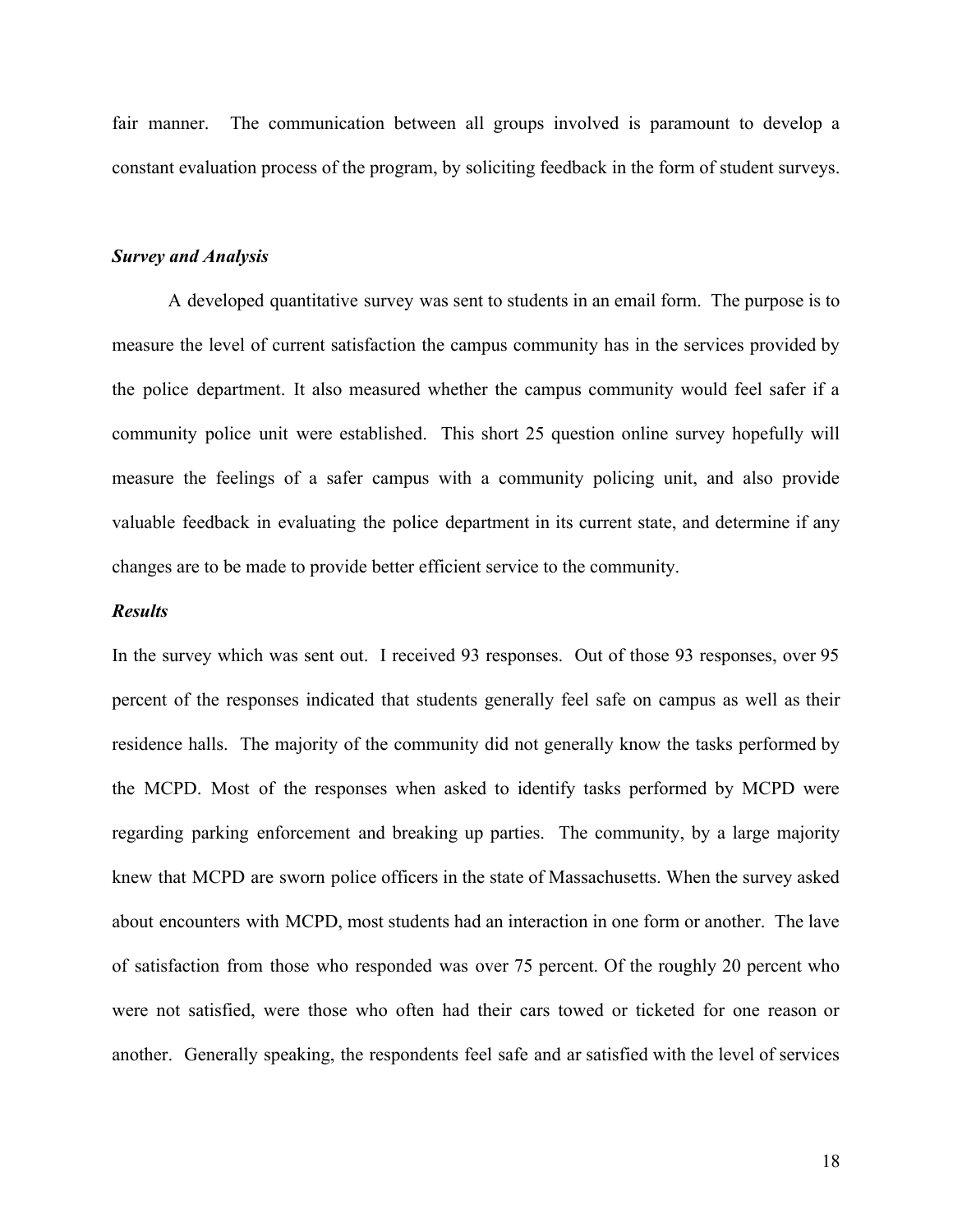provided by MCPD. However, this survey, which only a small sample of the community participated, gve valuable insight as to how we as an agency can do a better job of educating our community. An example of this would be better education on what tasks the agency does on a day to day basis. Social media would be an excellent example of a tool to use in educating the community on what we do as an agency, and things the agency does in the community. Another event which could better educate the community, could be events such as "coffee with a cop". This is a great way to connect with the community, by having informal question and answer sessions through conversation with the police. The community can become better familiarized with who MCPD is and what we do on a day to day basis.

Surveys such as these are an excellent tool to continue to develop the partnership with the community. In order for MCPD to become a better agency, we need to continue to strengthen our partnership with the campus community, by constantly evaluating the agency to see where we can be better. As Sir Robert Peel once said "The police is the public, and the public is the police". We need the help of the public to be best agency we can be at Merrimack College.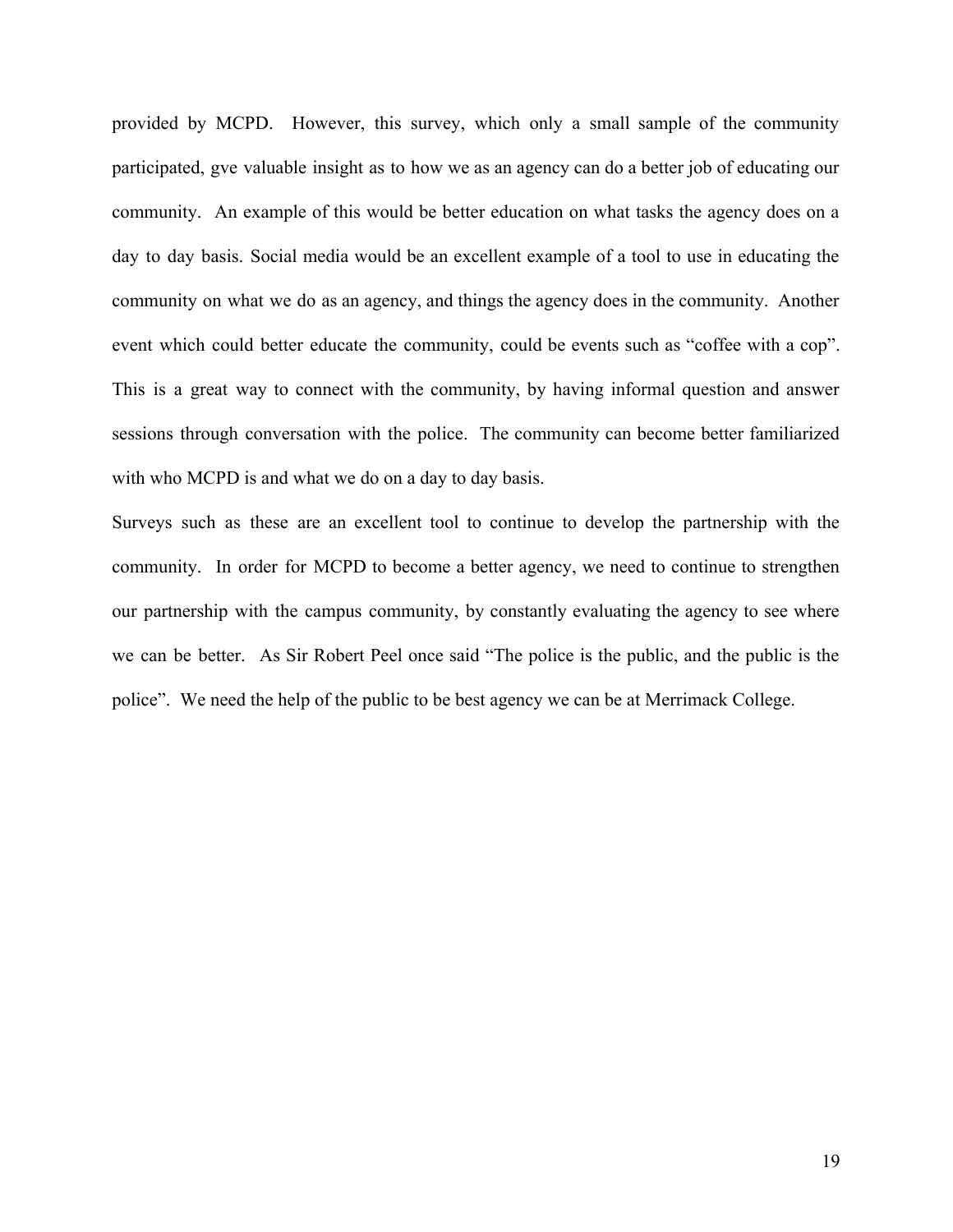#### *References*

- Bluestone, B., Stevenson, M. H., & Williams, R. (2008). *The urban experience: Economics, society, and public policy*. Oxford University Press.
- Bromley, M. L., & Reaves, B. A. (1998, 09). Comparing campus and municipal police: The human resource dimension. *Policing: An International Journal of Police Strategies & Management, 21*(3), 534-546. doi:10.1108/13639519810228813

Community Policing. (n.d.). *Citizens, Community and Crime Control*. doi:10.1057/9781137269331.0009

- Gill, C., Weisburd, D., Telep, C. W., Vitter, Z., & Bennett, T. (2014, 08). Community-oriented policing to reduce crime, disorder and fear and increase satisfaction and legitimacy among citizens: A systematic review. *Journal of Experimental Criminology, 10*(4), 399-428. doi:10.1007/s11292-014-9210-y
- Griffith, J. D., Hueston, H., Wilson, E., Moyers, C., & Hart, C. L. (2004). Satisfaction with Campus Police Services. College Student Journal, 38(1). Retrieved from http://proxy3.noblenet.org/login?url=http://search.ebscohost.com/login.aspx?direct=true& db=eric&AN=EJ701994&site=eds-live&scope=site
- Hancock, K. (2015, 11). Community policing within campus law enforcement agencies. *Police Practice and Research, 17*(5), 463-476. doi:10.1080/15614263.2015.1108194

Johnson, R. P., & Bromley, M. (1999, 05). Surveying a University Population. *Journal of Contemporary Criminal Justice, 15*(2), 133-143. doi:10.1177/1043986299015002002 Jahangeer, K. (2017). Community Policing: Strategies to Decrease Crime and Civil Lawsuits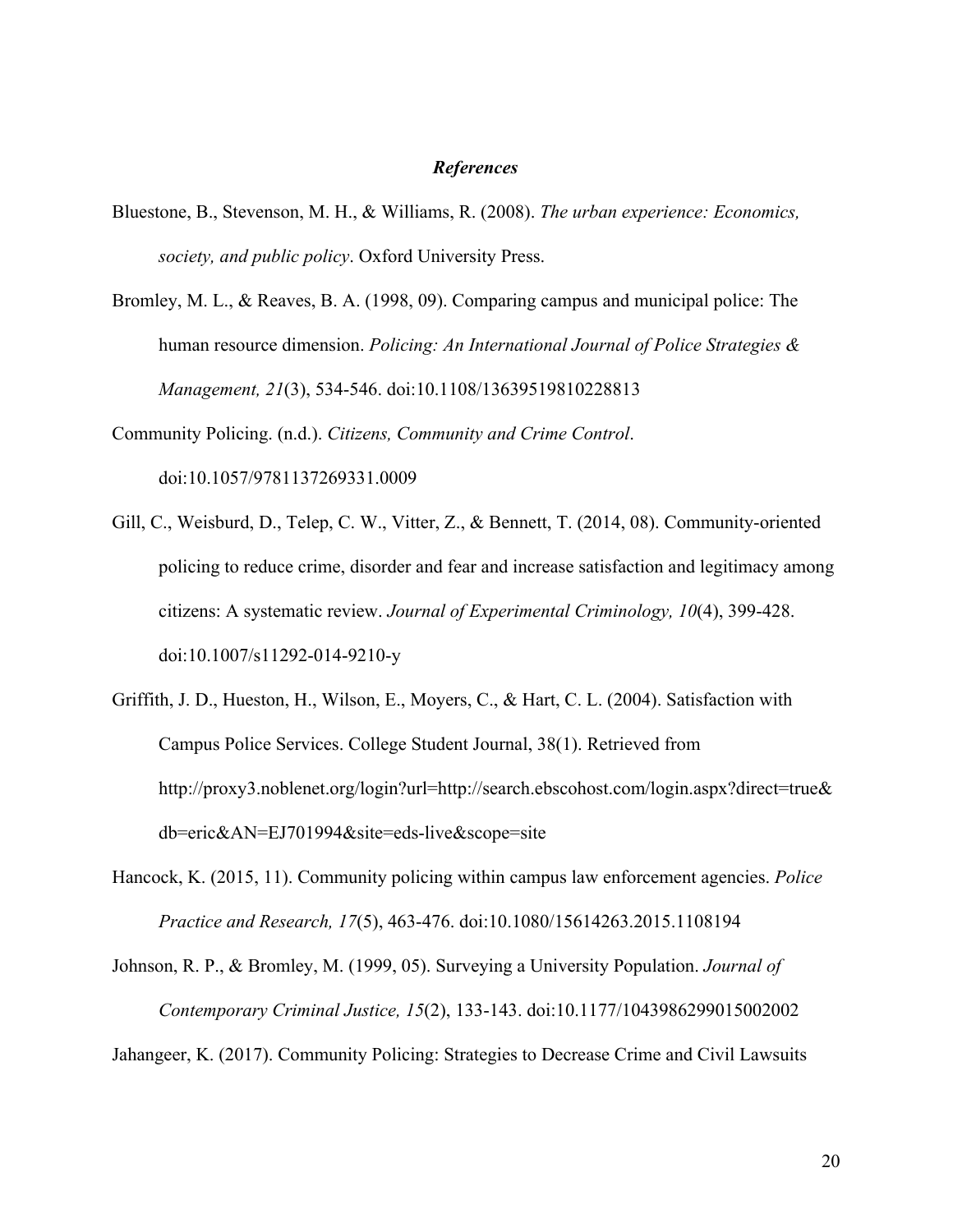[article]. Public Lawyer, (Issue 1), 10. Retrieved from

[http://proxy3.noblenet.org/login?url=http://search.ebscohost.com/login.aspx?direct=true&](http://proxy3.noblenet.org/login?url=http://search.ebscohost.com/login.aspx?direct=true&db=edshol&AN=edshol.hein.journals.pubilaw25.8&site=eds-live&scope=site) [db=edshol&AN=edshol.hein.journals.pubilaw25.8&site=eds-live&scope=site](http://proxy3.noblenet.org/login?url=http://search.ebscohost.com/login.aspx?direct=true&db=edshol&AN=edshol.hein.journals.pubilaw25.8&site=eds-live&scope=site)

- Patten, R., Alward, L., Thomas, M., & Wada, J. (2016). The continued marginalization of campus police. Policing: An International Journal, 39(3), 566–583. <https://doi.org/10.1108/PIJPSM-04-2016-0055>
- Patterson, J. (1995). Community Policing: Learning the Lessons of History. FBI Law Enforcement Bulletin, (Issue 11), 5. Retrieved from [http://proxy3.noblenet.org/login?url=http://search.ebscohost.com/login.aspx?direct=true&](http://proxy3.noblenet.org/login?url=http://search.ebscohost.com/login.aspx?direct=true&db=edshol&AN=edshol.hein.journals.fbileb64.91&site=eds-live&scope=site) [db=edshol&AN=edshol.hein.journals.fbileb64.91&site=eds-live&scope=site](http://proxy3.noblenet.org/login?url=http://search.ebscohost.com/login.aspx?direct=true&db=edshol&AN=edshol.hein.journals.fbileb64.91&site=eds-live&scope=site)
- Peak, Kenneth., Barthe, Emmanuel P. 2008 "Campus Policing in America; A Twenty-Year Perspective. Police Quarterly. Vol 11 (2)
- Plummer, E. (2008). Is community policing right for colleges and universities [Monograph]. Campus Security Report. Retrieved from http://eds.a.ebscohost.co.
- Trojanowicz, R. C. (1992). Building support for community policing: An effective strategy. FBI Law Enforcement Bulletin 61(5), 7-13.
- Ryan, A. (2009, June 17). Community Policing on a College Campus (Part 2). Indiana Law Enforcement Academy Journal. Retrieved from www.ILEA.com
- Ryan, A. (2009, April 20). Community Policing on Campus (Part 1). Indiana Law Enforcement Academy Journal. Retrieved from www.IELA.com
- Sutton, H. (2017). Boost campus safety by promoting community policing, education. Student Affairs Today, (9), 12. https://doi.org/10.1002/say.30418